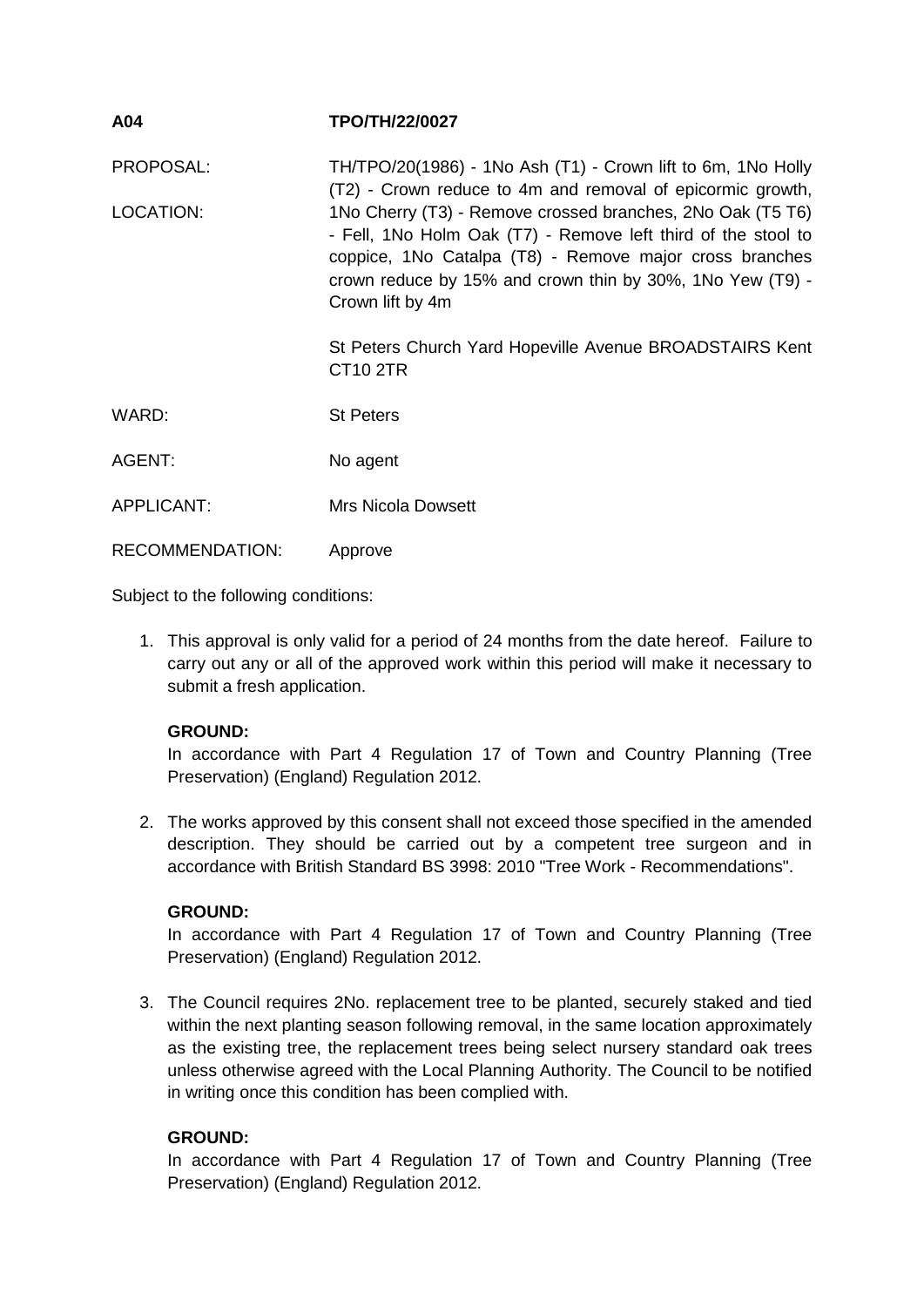## SITE, LOCATION AND DESCRIPTION

The trees are located within the churchyard towards the rear of the church and the rear of the buildings located on the southern side of Hopeville Avenue. The trees are highly prominent within the church yard itself and are considered to make an important contribution to the character and appearance of the conservation area.

#### RELEVANT PLANNING HISTORY

There is no history of works to these trees.

#### PROPOSED DEVELOPMENT

This application proposes the following works to trees covered by TH/TPO/20(1986); - 1No Ash (T1) - Crown lift to 6m, 1No Holly (T2) - Crown reduce to 4m and removal of epicormic growth, 1No Cherry (T3) - Remove crossed branches, 2No Oak (T5 T6) - Fell, 1No Holm Oak (T7) - Remove left third of the stool to coppice, 1No Catalpa (T8) - Remove major cross branches crown reduce by 15% and crown thin by 30%, 1No Yew (T9) - Crown lift by 4m.

### NOTIFICATIONS

A site notice was posted close to the site. One letter has been received raising concerns about the felling of the two Oak trees and stating that pollarding these trees would be preferable.

**Broadstairs and St Peter's Town Council** - The Committee objects to this proposal specifically to the felling of the two oaks (T5 and T6). The Committee would propose pollarding in preference of felling. All other proposals specified should be as per the Tree Officer's report.

#### CONSULTATIONS

**TDC Biodiversity and Horticulture Officer** - "T1 appears in healthy condition with reasonable shape and form, so work proposed will address issues relating to space constraints and nearness to buildings.

T2 appears in healthy condition with reasonable shape and form, so work proposed will address issues relating to space constraints and nearness to buildings.

T3 appears in healthy condition with reasonable shape and form, but clearly has some crossed branches that need removing to reduce wound development.

T5/T6 appear healthy previously coppiced, so although felled specified, they could come from base again, but would need a coppice every 3 to 4 years to stop predation into Liriodendron.

T7 this is clearly impacting path and therefore is appropriate work.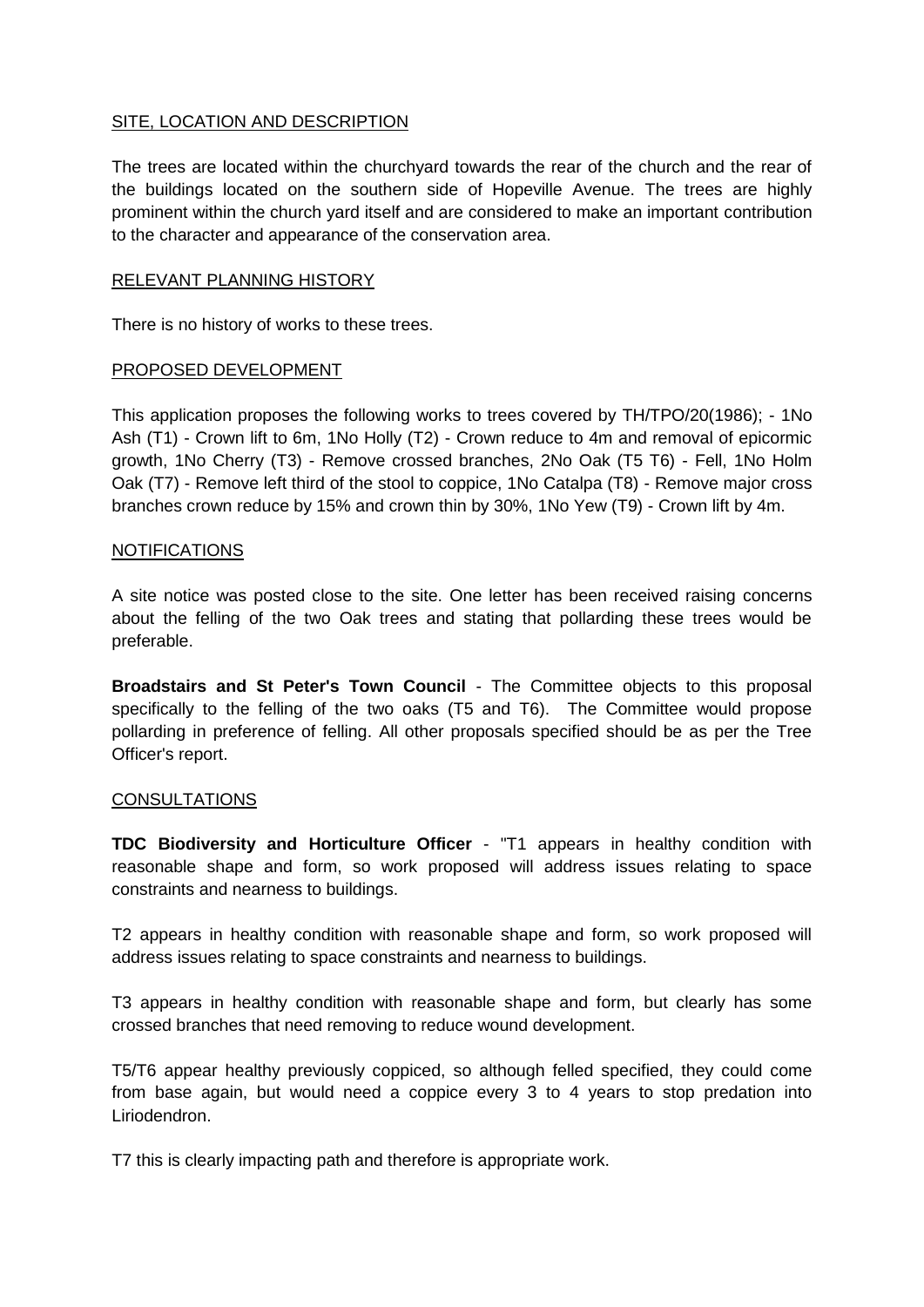T8 this will clean up the tree and hopefully help induce regrowth and therefore tree longevity.

T9 a crown lift will allow access under the tree and minimise potential pedestrian eye contact with branches."

## **COMMENTS**

This application is brought before members as the application is made by Thanet District Council.

## **Principle**

The proposed works are to a number of protected trees. A Tree Preservation Order (TPO) is an order made by a Local Planning Authority (LPA) to protect specific trees, groups of trees or woodlands in the interests of amenity. Orders prohibit the cutting down, topping, lopping, uprooting, wilful damage and wilful destruction of trees contained in the Order without the LPA's written consent. These prohibited activities are set out in Regulation 16 of the Town and Country Planning (Tree Preservation) (England) Regulations 2012.

As a result there is no in principle objection to works to a TPO tree, subject to an assessment of the works. The LPA can choose to grant consent subject to conditions, or to refuse consent for works. In considering an application, the LPA should assess the impact of the proposal on the amenity of the area and whether the proposal is justified, having regard to the reasons and additional information put forward in support of it. The authority must be clear about what work it will allow and any associated conditions. Should an application for works be refused, the applicant can appeal to the Secretary of State, and in some circumstances compensation may be payable by LPA for loss or damage which results from the authority refusing consent or where consent is granted subject to conditions.

It falls to now be considered subject to an assessment of the details of the proposal, the impact of the works on the amenity of the area, the health of the trees, and any applicable living conditions of neighbouring occupiers or members of the public. Amenity

Trees are important to the character and quality of an area, providing a visual break and relief from built development. They can lend character, in particular to conservation areas, and provide many other benefits, including the provision of natural habitats, the enhancement of health and wellbeing and the improvement of air quality. As such the retention of trees where possible are always sought.

In this instance the trees which are the subject of this application are considered to make a substantial contribution to the character and appearance of the area, and the conservation area, and great weight is placed upon their preservation.

The Council's Biodiversity and Horticulture Officer has visited the site to assess the application and has raised no objection to the works to T1-4 and T7-9.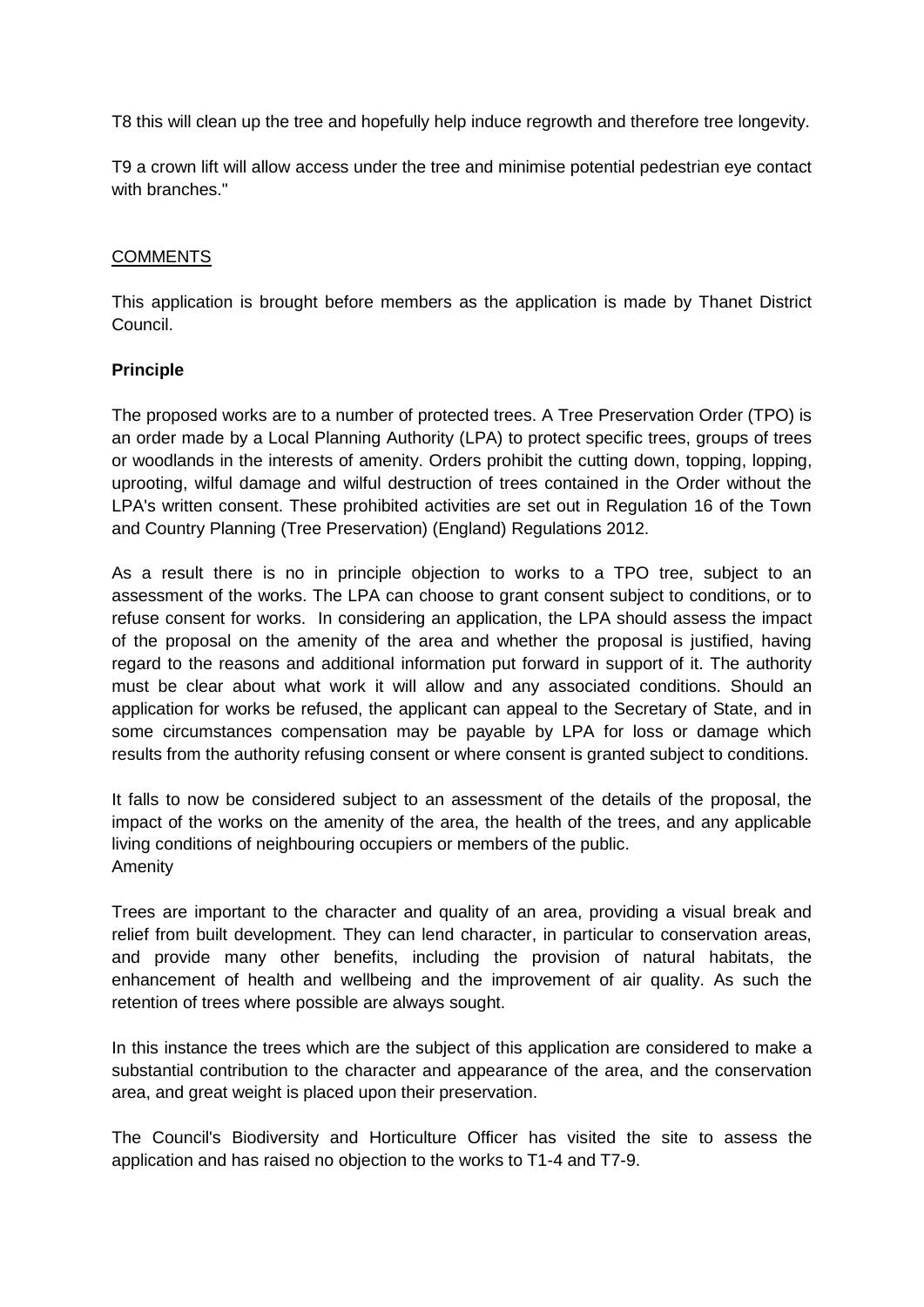The works to T1-3 appear necessary to reduce their proximity to the neighbouring buildings and remove branches that are crossed and have the potential to develop into wounds.

The removal of the Ivy on T4 does not require consent under the TPO regime.

The Council's Biodiversity and Horticulture has confirmed that T5 and T6 have been previously coppiced. Coppicing significantly alters the form of the trees by removing them back to ground level every few years. Trees that have been subject to this type of management are not normally considered suitable for protection as they are often multi stemmed and limited in scale. The sapling is of a limited size and age and therefore would not be covered by the TPO or Conservation area.

The works to T7 and 9 appear necessary to ensure that the trees do not present a hazard to users of the footpath.

T8 appears to be stressed with signs of dieback. Removal of dead branches does not require consent under the TPO regime and the Biodiversity and Horticulture Officer has indicated that the proposed reduction and thinning would help to induce regrowth in this tree.

### RECOMMENDATION

The proposed works are considered to meet an appropriate balance between health and safety, management of the trees and the amenity of the area. It is therefore recommended that Members approve the application subject to conditions.

**Case Officer** Duncan Fitt